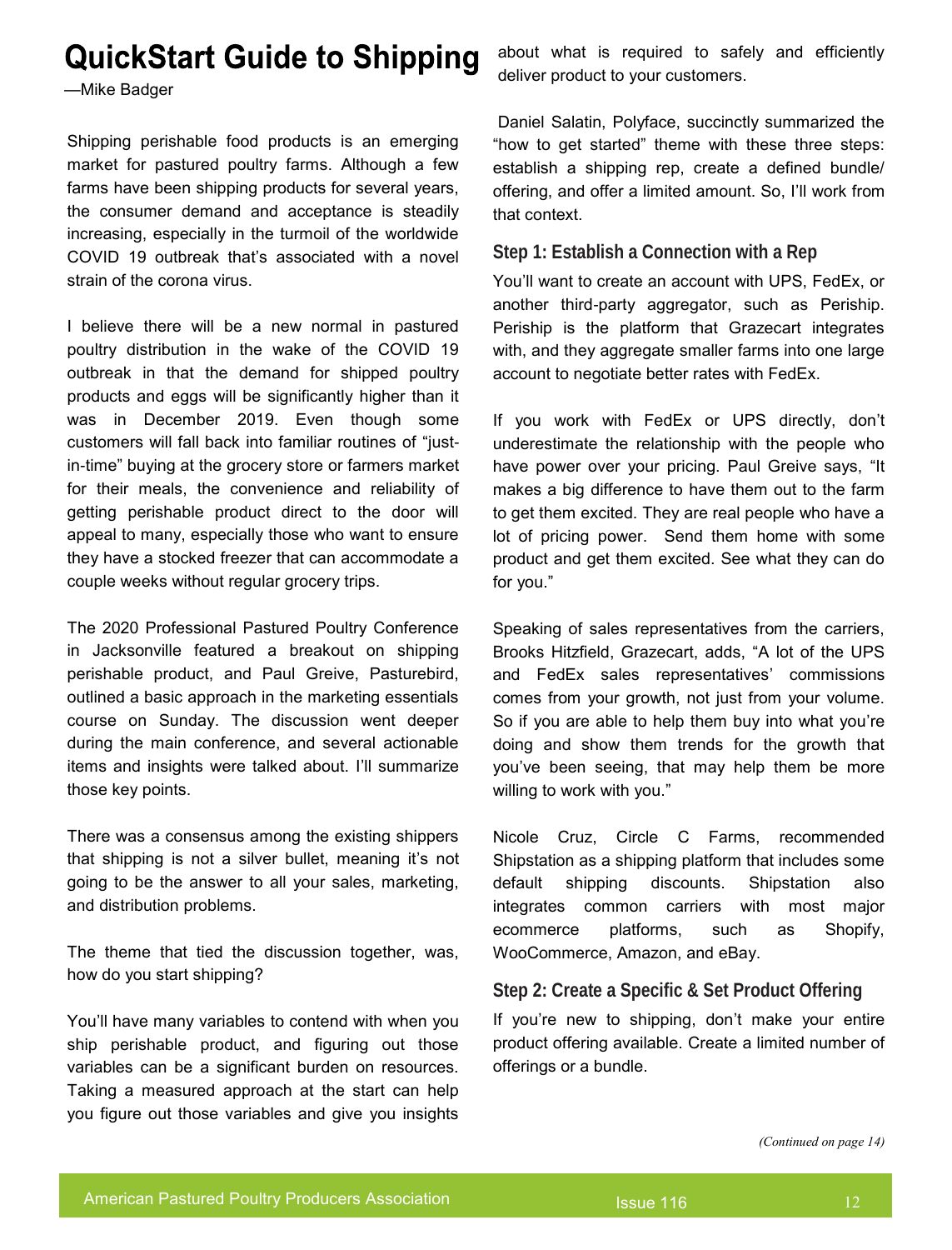### *(Continued from page 12)*

James Maiocco, Barn2Door, outlined a manageable approach to shipping that he sees many farmers use. "Many start with a specific size bundle where the package is predefined. Before you go into custom designed packages, you can test and see if your customers are willing to sign up for that. It's really approachable for families." The idea being that with a predefined package, you can begin to make recommendations to your customers about what package they should get based on how much meat they eat in a week. This model lends itself well to a subscription service.

## **Step 3: Offer a Limited Amount**

If Paul was designing a shipping test for a farm, here's his approach. Notice the inherent marketing built in.

Start with 25 total packages of Farmer Jerica's special package (he was addressing a question from Jerica Cadman) that are perfect for your customer, and it's only going to be shipped one time. It's \$150 each and available in a one or two-day shipping zone with FedEx. "When it's sold it out, it's sold out."

As the farmer for this test, "you get to pick the product that goes in. It's not going to scale and may not be as cost effective as other farms. This is a way to start that doesn't hang you out to dry for forever, maybe move some product, and allows you to dip your toe in the water. If you like it, do it again."

This starting approach also has a dry-ice benefit. Namely, that you can ship these bundles without it. The frozen gel packs would work well and be more cost effective than dry ice as this scale.

## **Summary**

I encourage you to discuss your shipping experiences and shipping questions in the new Pastured Poultry forum on Groups.io (a member benefit). For additional answers to questions about how to ship and how to price, see the article "Answers to Common Shipping Questions."

# **Answers to Common Shipping Questions**

—Mike Badger

These questions and answers are pulled from the shipping discussion at the Professional Pastured Poultry Conference in 2020. Efforts are made to properly attribute the source of the information.

# **How do you price for shipping?**

Paul Greive has two pricing models based on which one of his businesses are shipping product. Primal Pastures, which is the retail business, use a tiered approach based on order value. Paturebird has a wholesale focus and offers free shipping on orders over \$100. There are no available packages under \$100.

In the Primal Pastures model, orders under \$100 incurs a \$15 shipping charge. Orders between \$100 and \$300 incur an additional \$10 shipping charge. Orders over \$300 includes free shipping. To better understand the tiers in his system, you need to know that the base price per pound includes a \$1/lb. cost for shipping.

When evaluating whether shipping pricing is working, Paul recommends looking at the average cost of shipping and then comparing your numbers against that. In practice, this means you'll have some orders that cost more in shipping than you charge. You'll also have orders that cost less to ship than you charged, and sometimes, those gaps can be larger than you'd like to see. Paul recommends you pay attention to the average, which in his case, is \$19 per order for one day shipping. If you know your average and you know what you've charged, you can determine whether you're covering costs.

Nicole Cruz, Circle C Farms, made a point that she doesn't change prices from her retail store to shipping prices. Regardless of how you sell, there are fixed costs associated with getting the product ready for sale (processing, packaging, etc) and each method has overhead costs associated with it.

*(Continued on page 16)*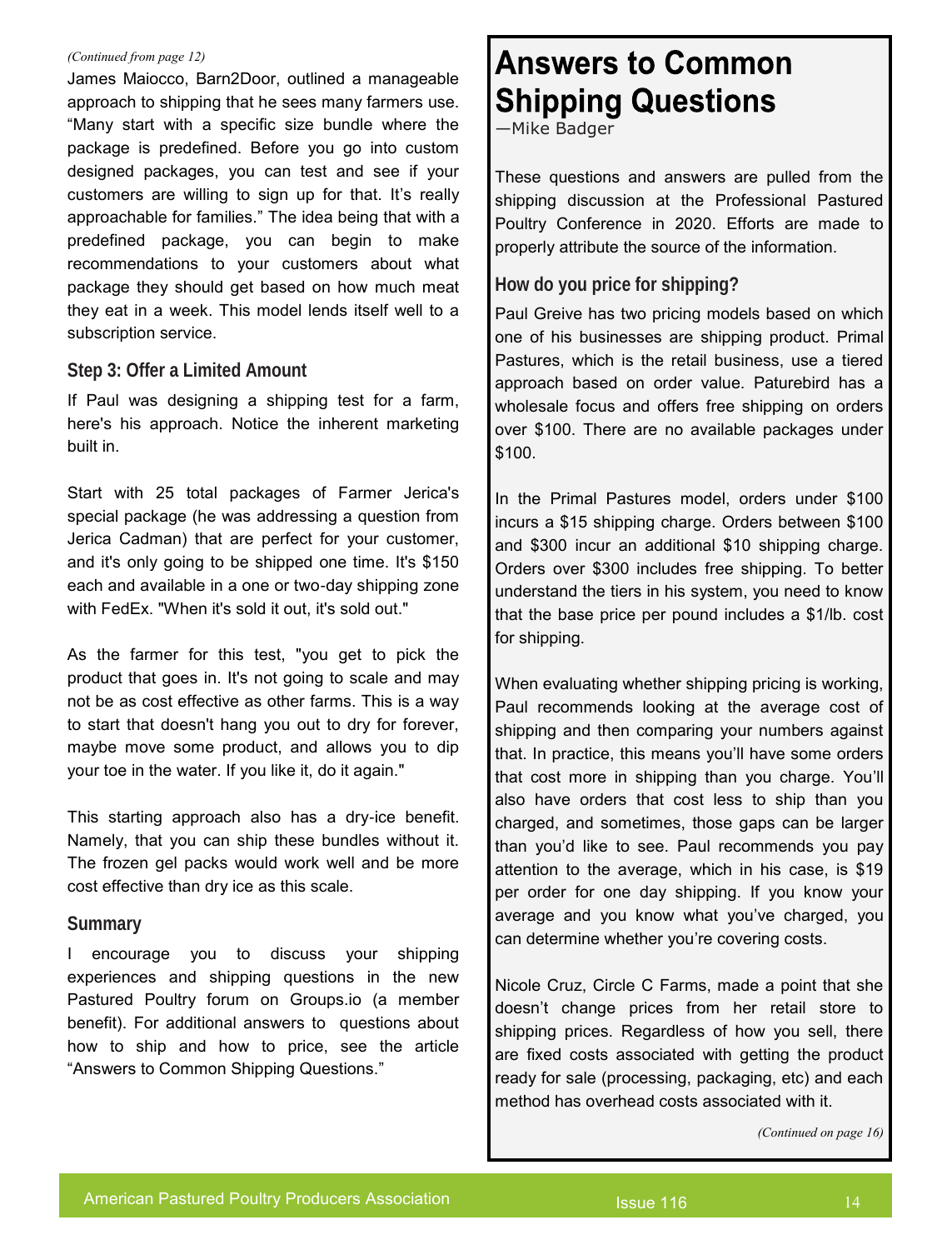Daniel Salatin, Polyface, added onto Nicole's comment. "We did a cost analysis previously and realized the most expensive pound of meat we sold was out of the on-farm store."

Your shipping costs will be determined by your volume and the deal you can negotiate with the carriers, so your shipping costs could be different than other farms you see. Pricing based on what you see other farms doing could get you into a lot of cash flow problems, and you could lose money.

**Are you worried about people ordering small amounts?** 

You can control what people order by configuring packages for shipping and excluding other products. Just because you sell a package of boneless/skinless breasts at market doesn't mean you need to ship one package of breasts. Paul indicated that not many people order small quantities of meat, such as a pound of burger. If they did, his pricing accounts for it.

*(Continued from page 14)* Daniel responded that he was worried about small ala-carte offerings when they opened up shipping. However, they're not seeing those small orders. They're tending to see multiple-box shipments of a quarter cow and half a hog. Polyface has only been shipping for less than a year at the time of the conference, but initially, the small a-la-carte orders are not materializing. They do offer a-la-carte options in addition to bundled options.

> Nicole shared a different shipping experience around offering free shipping and small orders. Early on, they tried to offer free shipping with no minimum purchase, and they ended up with a lot of small orders for a pound of chicken feet or a pound of liver. Customers took advantage of the offer and chose small amounts that weren't profitable to ship. So free shipping was quickly out.

## **Dry ice or gel packs?**

One of the biggest costs of shipping is the cost of dry ice. Brooks Hitzfield, GrazeCart, said they started out paying \$1.30 / lb. for dry ice. Their cost is currently \$0.30 / lb. because they purchase more volume.

*(Continued on page 18)*

# **Study the Average Order**

\$150 order at 10lb

We collect \$10 at checkout

We factor another \$10 at \$1/lb

Shipping  $Cost = $19$ 

Shipping Paid =  $$20$ 

Paul Greive shared this example shipping evaluation in the Marketing Essentials class at the conference in Jacksonville.